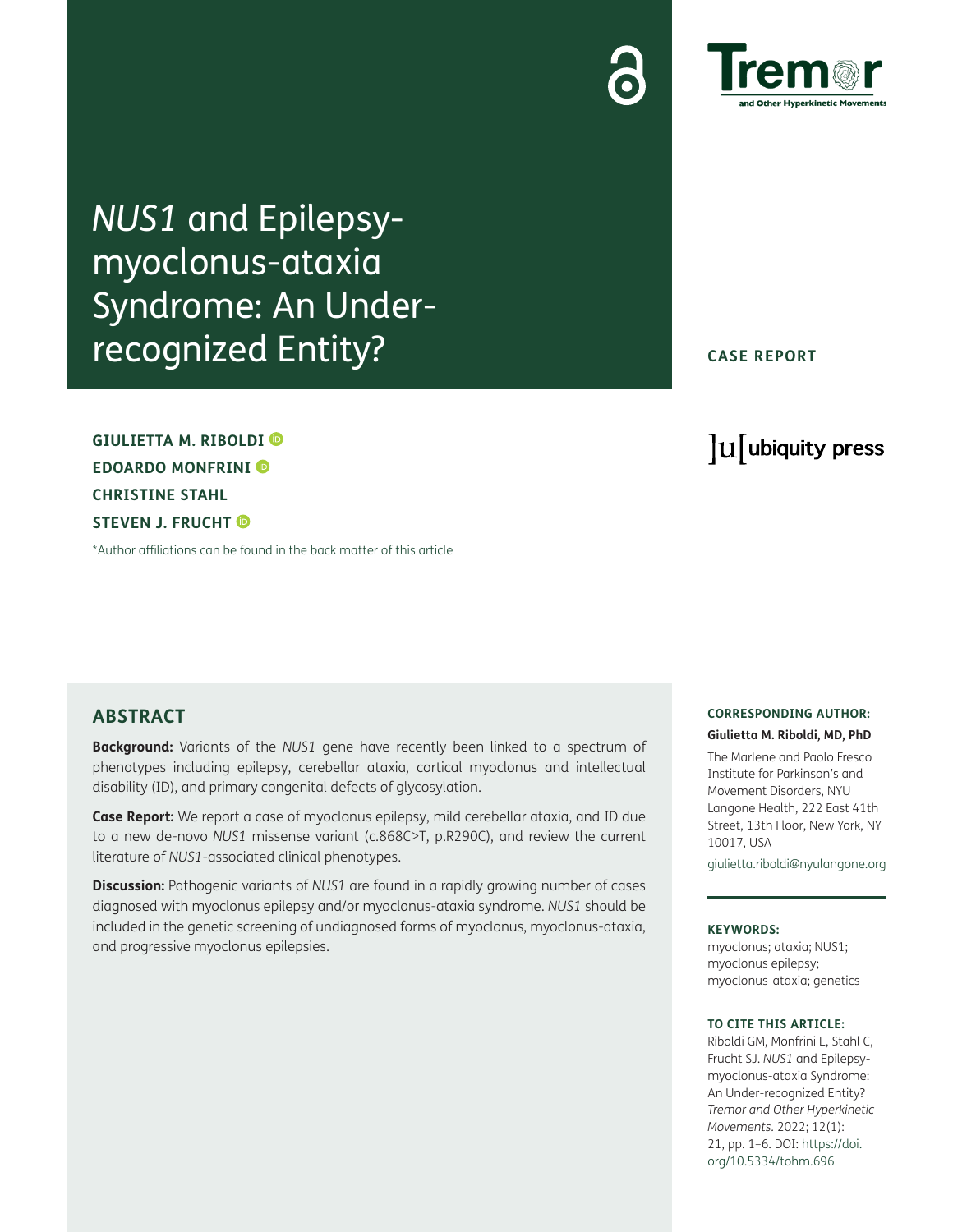# **INTRODUCTION**

The *NUS1* gene encodes for the Nogo-B receptor (NgBR) which stabilizes the Dehydrodolichyl-diphosphate synthase complex in the endoplasmic reticulum, promoting its enzymatic activity (cis-PTase). Recessive pathogenic variants of this gene were first described in two siblings presenting with a congenital defect of glycosylation (CDG) [\[1\]](#page-4-1). CDG are conditions characterized by psychomotor retardation, cerebellar hypoplasia, facial and ocular dysmorphism, retinitis pigmentosa, and skin lesions [\[2\]](#page-4-2). After this initial description, a growing number of cases carrying fully penetrant autosomal dominant *NUS1* variants have been reported worldwide in patients presenting with a spectrum of phenotypes including epilepsy, cerebellar ataxia, cortical myoclonus, intellectual disability, and psychomotor developmental delay [[3](#page-4-3)[–12\]](#page-5-0).

Here we report a new case presenting with epilepsy, myoclonus, mild cerebellar ataxia and intellectual disability carrying a novel heterozygous *NUS1* missense variant.

# **CASE REPORT**

We evaluated a 28-year-old African-American woman with a history of myoclonus and epilepsy. She was born at term from an uncomplicated vaginal delivery, with initial normal development. A teacher noticed "hand tremors" at the age of 4 years. She had normal socialization and a mild learning disability but was able to finish high school and start college. At the age of 13, she developed her first generalized myoclonic seizure, followed by multiple episodes of early morning focal onset seizure with secondary generalization and additional episodes of generalized myoclonic seizures. She was treated with zonisamide and then topiramate with good control of the seizures. A previous EEG showed diffuse excessive fast activity. Brain MRI showed mild cerebellar atrophy ([Figure 2\)](#page-2-0).

The "hand tremor" was later identified as myoclonus and worsened during her high school years, with prominent involvement of her upper limbs. She was treated with clonazepam with moderate benefit. At her last evaluation, she displayed multifocal myoclonus at rest, mostly involving her face and distal upper limbs, mild action myoclonus at target, and no clear stimulus sensitivity. There were only very mild cerebellar signs (including mild saccadic pursuits, dysdiadochokinesia, and appendicular dysmetria) with no significant gait impairment [\(Video 1\)](#page-1-0). Patient's cognitive profile was not formally assessed but she presented a decline over the years affecting her school



<span id="page-1-0"></span>**Video 1 Case presentation: clinical features of NUS1 and MEAD syndrome**. The video shows the most relevant clinical features of a new case of myoclonus-epilepsy associated with a novel de novo missense variant of *NUS1* (c.868C>T, p.R290C): speech is preserved; there is multifocal, mini-myoclonus of the face; eye movements only showed mild saccadic intrusion of pursuits; there is appendicular myoclonus involving the upper limbs, distally; there is no bradykinesia and only mild incoordination; there is action myoclonus that increases at target in both upper limbs; there is only mild appendicular ataxia and past-pointing; there is no stimulus-sensitive myoclonus; there is significant action myoclonus at approaching the paper with a pen and drawing a spiral; gait is narrow-based with no ataxia.

career. Her parents were both from Antigua. There was no consanguinity in the family and no family history of seizures or other neurological conditions. Written authorization for the acquisition of the video for publication for scientific purposes was signed by the patient.

Previous genetic testing, including 21 genes of progressive myoclonic epilepsy and Dentatorubro-Pallidoluysian Atrophy (DRPLA) expansion, were negative. Targeted gene testing of *NUS1* revealed a novel missense mutation of the *NUS1* gene, c.868C>T (p.Arg290Cys), initially classified as a variant of unknown significance (VUS). The variant was not found in large population datasets [\[13\]](#page-5-1) and was absent in her parents (*de novo*). Therefore, the p.Arg290Cys was re-classified as likely pathogenic (ACMG criteria: PM1, PM2, PM5, PM6, PP3). This variant affects the same residues reported in previous cases of CDG with recessive mode of inheritance (p.R290H). We hypothesize that the different aminoacidic change in our case (p.R290C) may have a more profound impact on an important domain of the NUS1 protein due to the biochemical differences between Arginine and Cysteine, compared to Arginine and Histidine.

To the best of authors' knowledge and as per Genetic Testing Registry (GTR, [https://www.ncbi.nlm.nih.gov/gtr/\)](https://www.ncbi.nlm.nih.gov/gtr/) there are no gene panels for the myoclonic epilepsy in the US that include *NUS1.*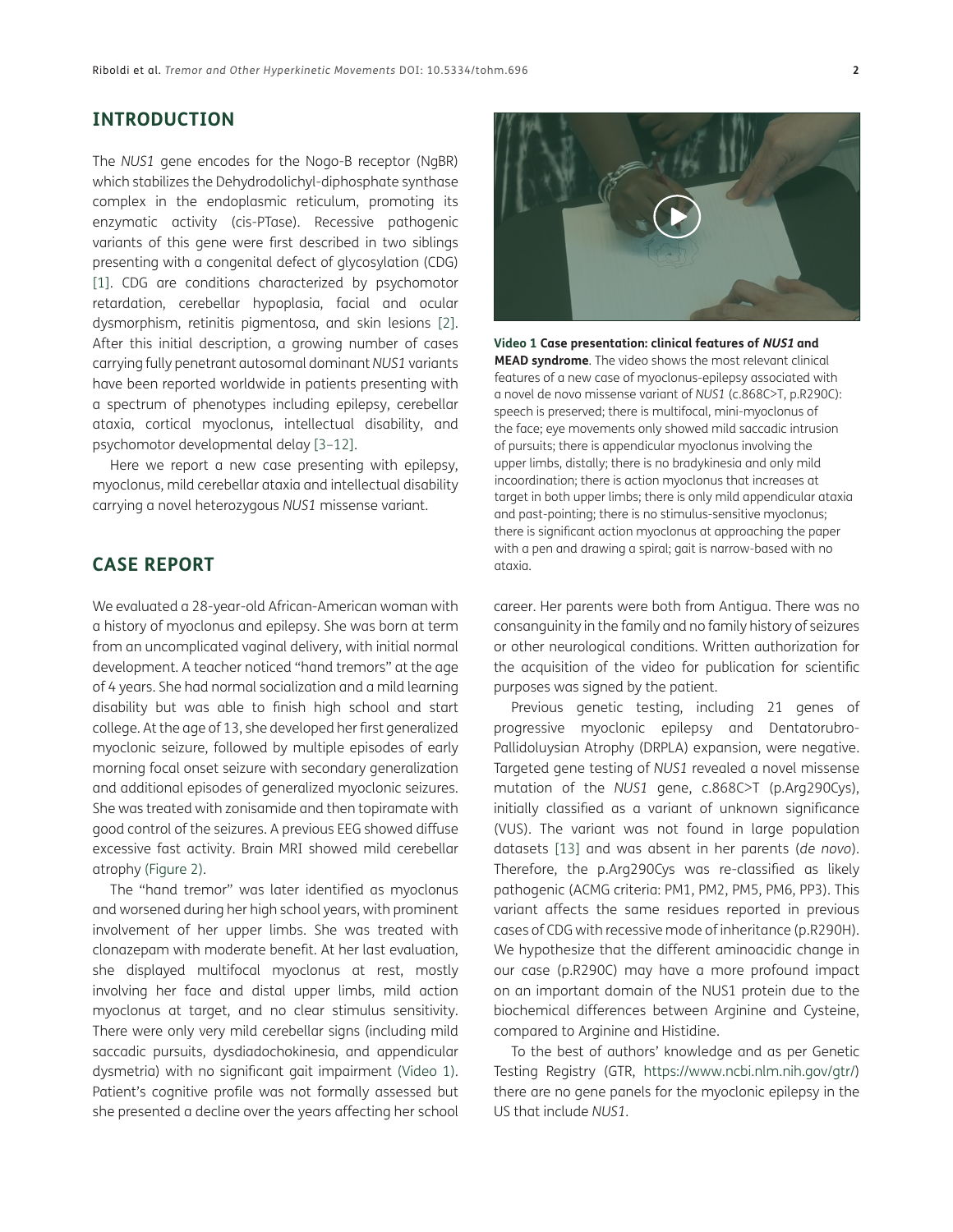# **REVIEW OF THE LITERATURE**

So far, 22 cases of patients with *NUS1* variants with variable clinical presentations have been reported in the literature.

Here we summarize the most significant phenotypes [\(Figure 1](#page-2-1)). A detailed summary table including clinical and demographic features of patients with *NUS1* variants was recently reported [[12\]](#page-5-0).



<span id="page-2-1"></span>**Figure 1 NUS1 pathogenic variants and related phenotypes**. The figure summarizes the pathogenic variants reported in the literature in the NUS1 gene, highlighting their position on the gene, and associated phenotype: ataxia (orange), ID (light blue), or both (green) with epilepsy (upper part of the figure) or without epilepsy (lower part of the figure). Myoclonus was reported in all the listed variants except for c.869G>A (p.Arg290His) (homozygous), and c.743delA (p.Asp248Alafs). The only reported homozygous variant associated with CDG is bolded. Protein domains are labeled. TM: transmembrane. The new variant found in this report (likely pathogenic) is highlighted by the red box.

<span id="page-2-0"></span>

Figure 2 Brain MRI of the described case. The images show axial FLAIR (on the right) and coronal T1 (on the left) brain MRI imaging of this case, at age 25. Both images showed a mild cerebellar atrophy.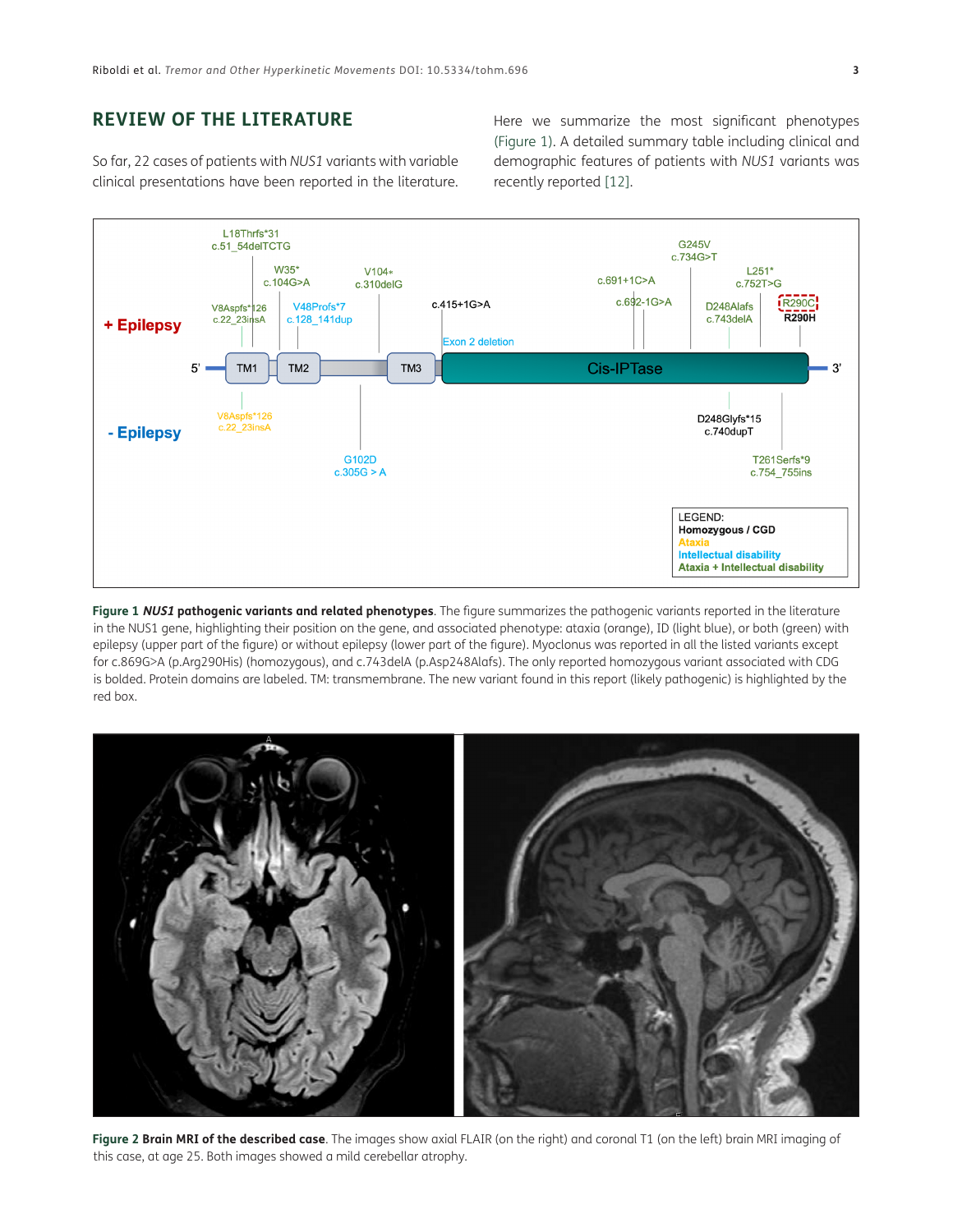## **NUS1 AND DEFECTS OF GLYCOSYLATION**

Homozygous variants of *NUS1* have been reported in only one family with CDG type 1 [\[1](#page-4-1)]. This was a Roma family where two siblings out of four presented with a complex syndrome characterized by psychomotor delay, delayed uterine growth, hypotonia at birth, congenital scoliosis, hearing and vision impairment as well as macular lesions. Between the  $7<sup>th</sup>$  and  $11<sup>th</sup>$  month of life these subjects also developed refractory epilepsy with generalized tonic-clonic seizures. One of the two brothers died at the age of 19 months, and the other survived after the age of 4 years with pseudobulbar palsy, appendicular spasticity, microcephaly, failure to thrive, and hypertrichosis. Brain MRI in this proband showed cortical atrophy. Whole exome sequencing (WES) in the probands identified a homozygous missense *NUS1* variant (c.869G>A, p.Arg290His). Functional analysis in patient-derived fibroblasts showed a loss of function of the variant, causing accumulation of free cholesterol - similarly to conditions where NgBR is silenced [[14\]](#page-5-2) -, reduced cis-PTase activity and mannose incorporation into proteins, as well as hypo-glycosylation of target proteins, such as LAMP-1 and ICAM-1. Additional pathogenic variants of *NUS1* associated with CDG, as reported in ClinVar, are summarized [Table 1](#page-3-0).

## **NUS1 AND MYOCLONUS, EPILEPSY, ATAXIA, INTELLECTUAL DISABILITY SYNDROME (MEAID SYNDROME)**

In a larger cohort of subjects with heterozygous pathogenic variants of *NUS1*, frequently with de-novo occurrence, the phenotype was characterized by various combinations of epilepsy, intellectual disability, cerebellar ataxia, and cortical myoclonus (MEAID). Reported subjects were European, French-Canadian, Japanese, Chinese, and African-American [\[3–](#page-4-3)[12](#page-5-0)]. Pathogenic variants included missense, frameshift, and truncating variants.

Looking at this cohort, common clinical features help define a phenotype associated with *NUS1* variants. Disease onset was early in life (from a few months to 13 years of age). These patients frequently presented with cortical myoclonus which was multifocal, mostly appendicular, with a component at rest and with action. When present, myoclonus of the limbs preceded the onset of seizures. Interestingly, a multifocal, mini-myoclonus of the face has been observed in different probands (including our case, [\[11,](#page-5-3) [12](#page-5-0)]) and can be an important clue for suspecting variants of this gene. Stimulus-sensitivity was not assessed in the majority of the cases. In two reports, myoclonus seemed to respond well to baclofen [[4,](#page-4-4) [11](#page-5-3)]. Epilepsy was usually characterized by a combination of generalized tonic-clonic, absence, and myoclonic seizures. Seizure control may require polypharmacy but there are no reports of treatment-refractory epilepsy. Cerebellar ataxia was usually mild and mainly appendicular, with less involvement of gait, often associated with scanning speech. Interestingly, cases of myoclonus without overt ataxia have also been reported [[10](#page-5-4), [12\]](#page-5-0). Intellectual disability was noticed early in life, often mildly progressive but usually not incapacitating. However, in a few patients, severe intellectual disability was described [[3\]](#page-4-3). Of note, the genetic variants in these two subjects were predicted to affect the C-terminal domain of *NUS1* which is responsible for interacting with the Dehydrodolichyl Diphosphate Synthase Subunit (DHDDS) and thus severely affects its function [\[2\]](#page-4-2). Other rarer features, such as dystonia, psychotic symptoms, parkinsonism, and scoliosis have been reported [\[4](#page-4-4)–[7](#page-5-5)].

Follow-up studies suggest a slowly progressive worsening of the cognitive features [[8](#page-5-6)]. The longest follow-up (up to the age of 59 years) has been reported by Den et al. [\[4](#page-4-4)]. The subject they described presented with an early-onset

| <b>VARIANT</b>                                 | <b>PROTEIN</b><br><b>CHANGE</b> | CONDITION(S)                                                     | <b>CLINICAL</b><br><b>SIGNIFICANCE</b> | <b>SOURCE</b> |
|------------------------------------------------|---------------------------------|------------------------------------------------------------------|----------------------------------------|---------------|
| NM 138459.5(NUS1):c.15C>A (p.Tyr5Ter)          | $Y5*$                           | Congenital disorder of glycosylation, type IAA                   | Pathogenic                             | ClinVar       |
| NM 138459.5(NUS1):c.74 75delinsAA (p.Trp25Ter) | W25*                            | Congenital disorder of glycosylation, type IAA                   | Pathogenic                             | ClinVar       |
| NM 138459.5(NUS1):c.74G>A (p.Trp25Ter)         | W25*                            | Congenital disorder of glycosylation, type IAA                   | Pathogenic                             | ClinVar       |
| NM 138459.5(NUS1):c.99dup (p.Asn34fs)          | N34fs                           | Congenital disorder of glycosylation, type IAA                   | Pathogenic                             | ClinVar       |
| NM 138459.5(NUS1):c.238 263del (p.Ala80fs)     | A80fs                           | Intellectual disability, autosomal dominant 55,<br>with seizures | Pathogenic                             | ClinVar       |
| NM 138459.5(NUS1):c.415+1G>A                   |                                 | Intellectual disability, autosomal dominant 55,<br>with seizures | Pathogenic                             | ClinVar       |
| NM 138459.5(NUS1):c.443T>A (p.Leu148Ter)       | $L148*$                         | Inborn genetic diseases                                          | Pathogenic                             | ClinVar       |
| NM 138459.5(NUS1):c.719T>G (p.Leu240Ter)       | $L240*$                         | Congenital disorder of glycosylation, type IAA                   | Pathogenic                             | ClinVar       |

<span id="page-3-0"></span>**Table 1 Additional pathogenic NUS1 variants associated with CDG reported in ClinVar**. Detailed phenotype description was not available for these variants.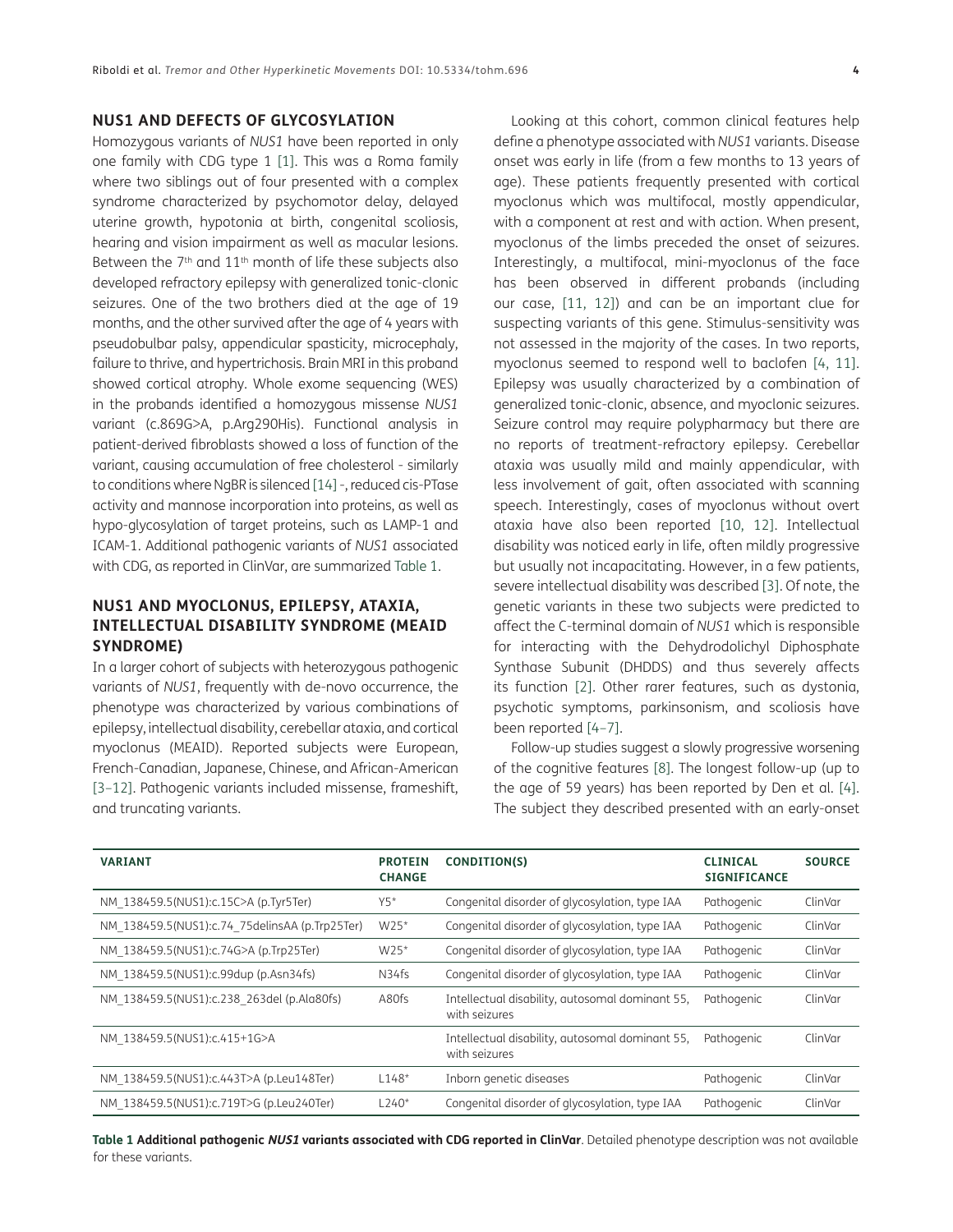phenotype characterized by myoclonus, seizures, and mild intellectual disability. However, later in life, cerebellar and cognitive symptoms became severe, and myoclonus seemed to be less responsive to medications.

Imaging studies in these patients, including brain MRI, were usually normal or showed mild cerebellar atrophy. Thickening of the corpus callosum was reported in only one case [\[6](#page-5-7)].

## **NUS1 AND PD**

Enrichment of rare *NUS1* variants in patients with Parkinson's disease (PD) was described in a WES study of subjects with early-onset PD and in a second large study assessing *NUS1* variants in 1542 PD cases vs 1625 controls [\[15,](#page-5-8) [16\]](#page-5-9). However, follow-up studies, including burden analysis of rare nonsynonymous damaging variants of *NUS1* in WES and WGS datasets, analysis of large PD-GWAS for rare and common variants of *NUS1*, and full *NUS1* sequencing in a large cohort of PD subjects failed to validate enrichment of *NUS1* variants in subjects with PD [\[17](#page-5-10)[–19\]](#page-5-11).

# **CONCLUSION**

Since the initial identification of recessive *NUS1* gene variants in subjects with CDG, a growing number of patients harboring heterozygous variants of this gene have been reported. Autosomal dominant, mostly *de novo* variants of this gene have been associated with a constellation of symptoms that we term MEAID [\[3](#page-4-3)–[12](#page-5-0)]. Epilepsy is usually well managed with anti-epileptic medications. Large longterm follow-ups are still lacking for appropriate counseling of these patients. Here we report an additional case of myoclonus, epilepsy and mild intellectual disability and ataxia associated with a novel likely pathogenic *NUS1* variant. This proband remained undiagnosed for many years as the *NUS1* gene is not included in the majority of myoclonus epilepsies panels, which was the prominent phenotype of this subject.

In conclusion, *NUS1*-associated disease may be an under-recognized entity and we suggest that the *NUS1* gene should be included in the genetic screening for myoclonus epilepsy as well as MEAID syndrome.

# **ETHICS AND CONSENT**

All the procedures reported in the manuscript were in accordance with the principles outlined in the "Declaration of Helsinki".

Written authorization for the acquisition of the video for publication for scientific purposes was signed by the patient.

# **COMPETING INTERESTS**

The authors have no competing interests to declare.

# <span id="page-4-0"></span>**AUTHOR AFFILIATIONS**

**Giulietta M. Riboldi, MD, PhD** [orcid.org/0000-0003-0322-5718](https://orcid.org/0000-0003-0322-5718) The Marlene and Paolo Fresco Institute for Parkinson's and Movement Disorders, Department of Neurology, NYU Langone Health, New York, NY, USA

**Edoardo Monfrini, MD**[orcid.org/0000-0003-4720-9234](https://orcid.org/0000-0003-4720-9234) Dino Ferrari Center, Neuroscience Section, Department of Pathophysiology and Transplantation, University of Milan, Milan, Italy; IRCCS Ca' Granda Ospedale Maggiore Policlinico, Neurology Unit, Milan, Italy

#### **Christine Stahl, MD**

The Marlene and Paolo Fresco Institute for Parkinson's and Movement Disorders, Department of Neurology, NYU Langone Health, New York, NY, USA

**Steven J. Frucht, MD**[orcid.org/0000-0002-4653-0491](https://orcid.org/0000-0002-4653-0491) The Marlene and Paolo Fresco Institute for Parkinson's and Movement Disorders, Department of Neurology, NYU Langone Health, New York, NY, USA

## **REFERENCES**

- <span id="page-4-1"></span>1. **Park EJ, Grabi**ń**ska KA, Guan Z, Stránecký V, Hartmannová H, Hoda**ň**ová K,** et al. Mutation of Nogo-B receptor, a subunit of cis-prenyltransferase, causes a congenital disorder of glycosylation. *Cell Metab*. 2014 Sep 2; 20(3): 448–57. DOI: <https://doi.org/10.1016/j.cmet.2014.06.016>
- <span id="page-4-2"></span>2. **Jaeken J, Péanne R.** What is new in CDG? *J Inherit Metab Dis*. 2017 Jul; 40(4): 569–86. DOI: [https://doi.org/10.1007/](https://doi.org/10.1007/s10545-017-0050-6) [s10545-017-0050-6](https://doi.org/10.1007/s10545-017-0050-6)
- <span id="page-4-3"></span>3. **Hamdan FF, Myers CT, Cossette P, Lemay P, Spiegelman D, Laporte AD,** et al. High Rate of Recurrent De Novo Mutations in Developmental and Epileptic Encephalopathies. *Am J Hum Genet*. 2017 Nov 2; 101(5): 664–85.
- <span id="page-4-4"></span>4. **Den K, Kudo Y, Kato M, Watanabe K, Doi H, Tanaka F,** et al. Recurrent NUS1 canonical splice donor site mutation in two unrelated individuals with epilepsy, myoclonus, ataxia and scoliosis – a case report. *BMC Neurol*. 2019 Oct 27; 19(1): 253. DOI: <https://doi.org/10.1186/s12883-019-1489-x>
- 5. **Wirth T, Tranchant C, Drouot N, Keren B, Mignot C, Cif L,** et al. Increased diagnostic yield in complex dystonia through exome sequencing. *Parkinsonism Relat Disord*. 2020 May; 74: 50–6. DOI: <https://doi.org/10.1016/j.parkreldis.2020.04.003>